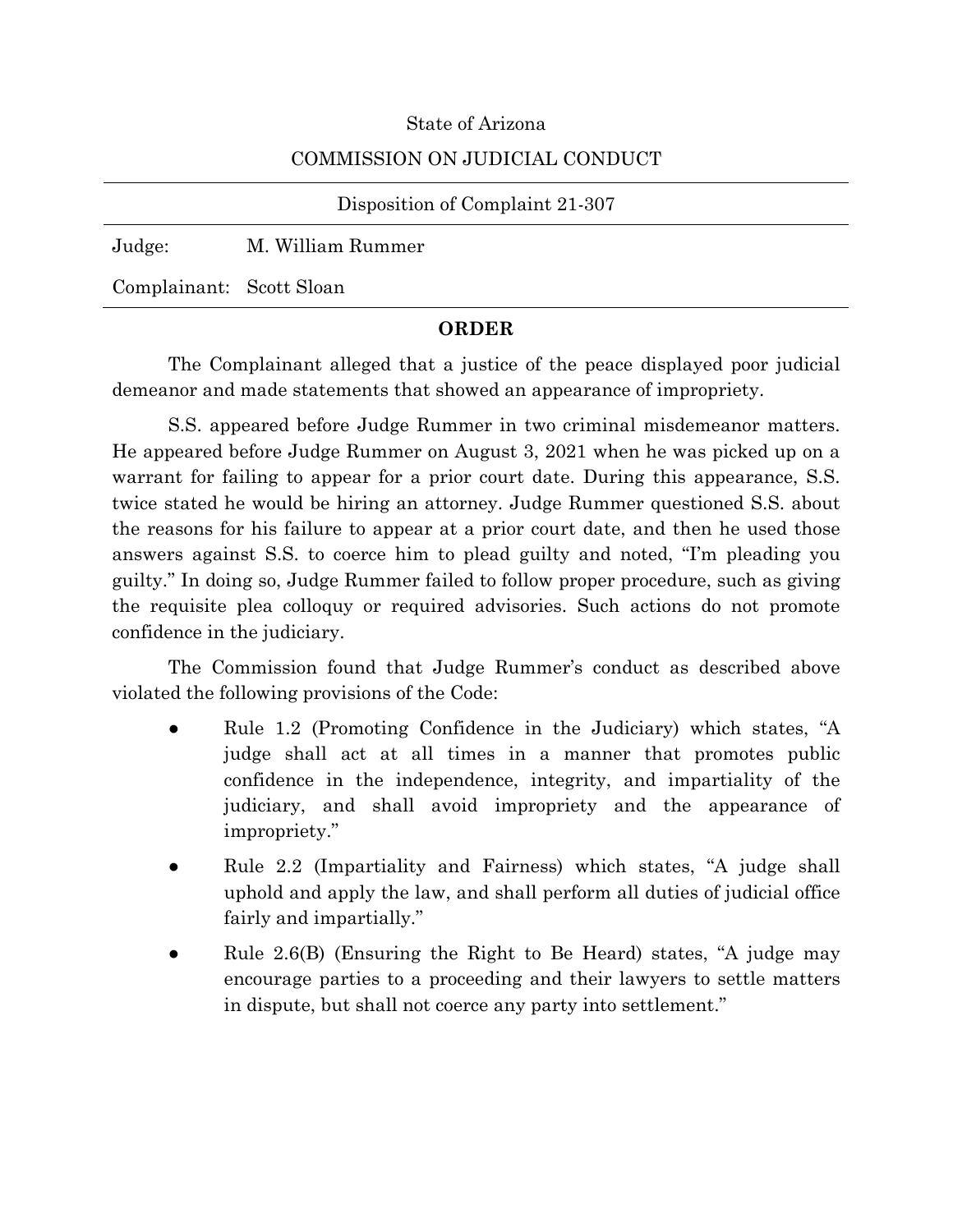While the Commission found that Judge Rummer's demeanor in this matter was not optimal, they did not find that there was clear and convincing evidence of a violation of Rule 2.8(B).

Accordingly, Justice of the Peace M. William Rummer is hereby publicly reprimanded for the conduct described above and pursuant to Commission Rule 17(a). The record in this case, consisting of the complaint, the judicial officer's response, and this order shall be made public as required by Commission Rule 9(a).

Commission member Denise K. Aguilar did not participate in the consideration of this matter.

Dated: May 24, 2022

## FOR THE COMMISSION

/s/ Louis Frank Dominguez Hon. Louis Frank Dominguez Commission Chair

Copies of this order were distributed to all appropriate persons on May 24, 2022.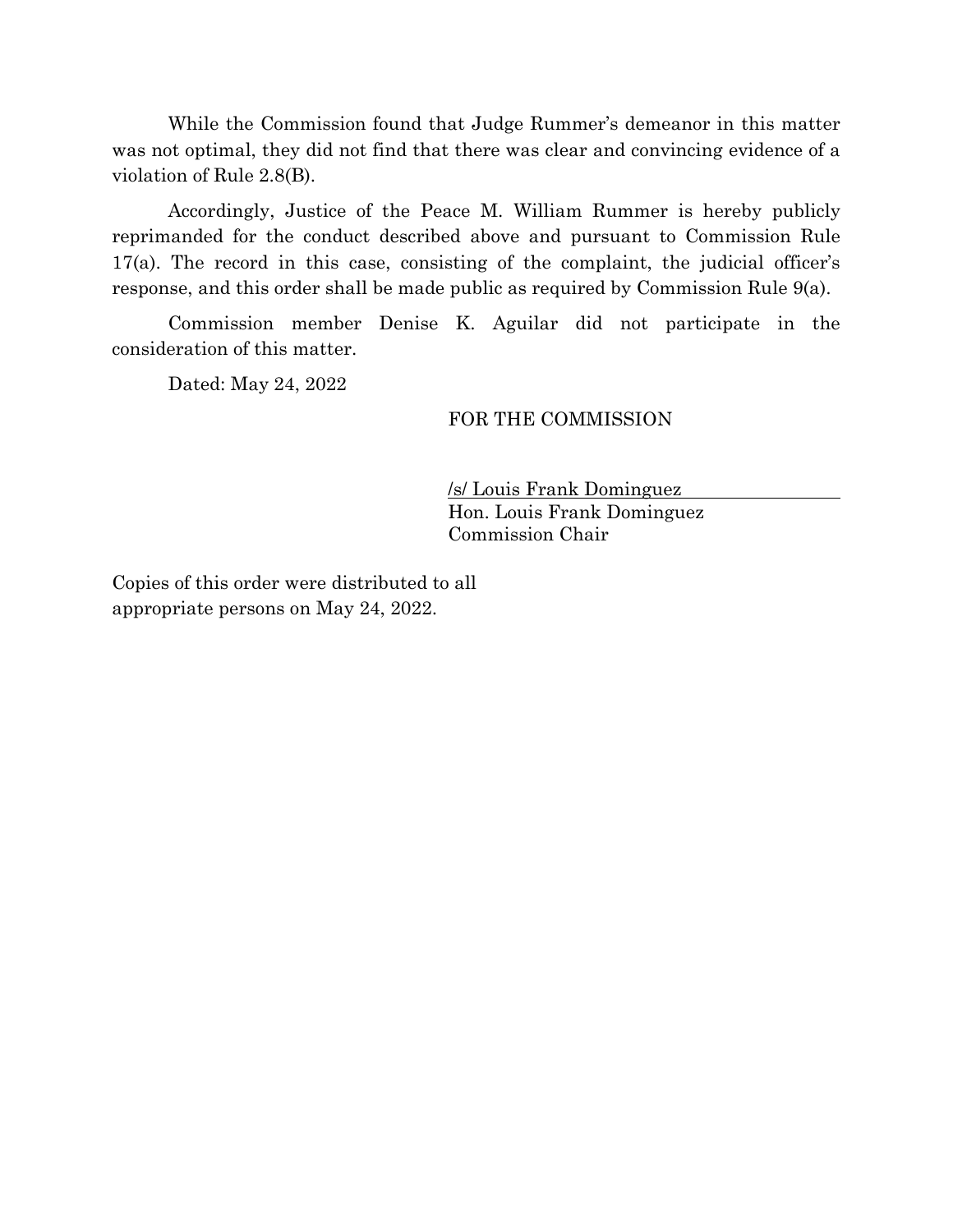I understand the commission cannot reverse court orders or assign a new judge to a case.

 $\boldsymbol{\theta}$ 

I declare, under penalty of perjury, that the foregoing information and the facts I have provided upon which my allegations of judicial misconduct are based are true and common

| Signature:                 |  |
|----------------------------|--|
| ◡<br>$\sim$<br>Q.<br>Date: |  |

# **INSTRUCTIONS**

Use the following space or plain paper of the same size to explain your complaint. Explain why you believe what the judge did constitutes judicial misconduct. Be specific and list the names, dates, times, and places relevant to your allegations. Additional pages may be used and relevant copies of documents may be sent with your complaint (please do not send original documents). Use one side of each page only and write legibly or type your complaint. Please keep a copy of your complaint for your records.

was called becau heh J re sche TO Tric and outrage i V nos  $1009909$  $G$  $G$  $A$ a ga in st つ , Sher's  $100 \times 100$ without have con